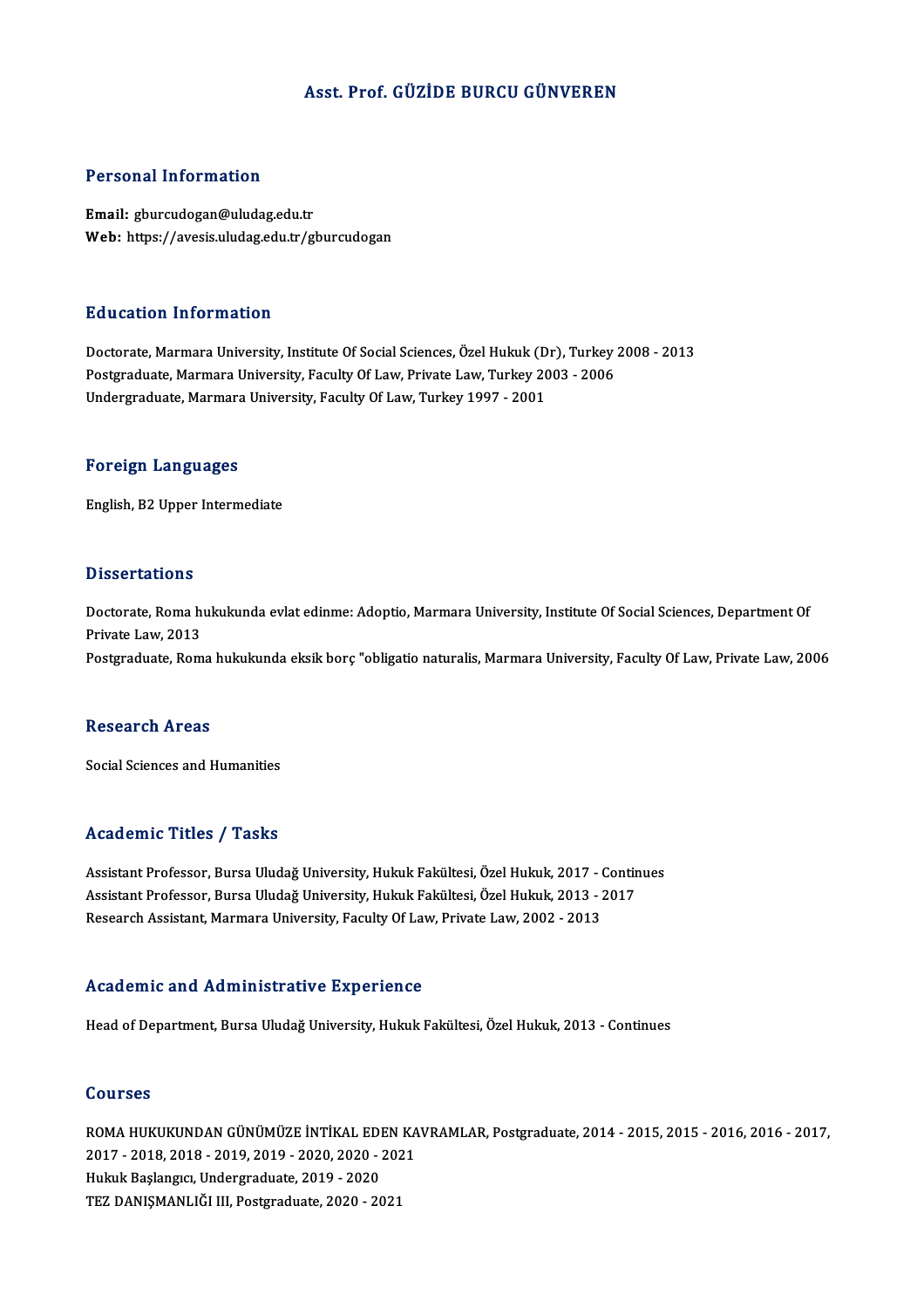ROMA HUKUKUNDAN GÜNÜMÜZE İNTİKAL EDEN KURUMLAR, Postgraduate, 2014 - 2015, 2015 - 2016, 2016 - 2017,<br>2017 - 2018, 2019, 2020, 2020, 2021 ROMA HUKUKUNDAN GÜNÜMÜZE İNTİ<br>2017 - 2018, 2019 - 2020, 2020 - 2021<br>POMA HUKUKU Undersreduste 2013 ROMA HUKUKUNDAN GÜNÜMÜZE İNTİKAL EDEN KURUMLAR, Postgraduate, 2014 - 2015, 2015 - 2016, 2016 - 2017,<br>2017 - 2018, 2019 - 2020, 2020 - 2021<br>ROMA HUKUKU, Undergraduate, 2013 - 2014, 2014 - 2015, 2015 - 2016, 2016 - 2017, 201 2017 - 2018, 2019 - 2020, 2020 - 2021<br>ROMA HUKUKU, Undergraduate, 2013 - 2014, 2014 - 2015, 2015 - 2016, 2016 - 2017, 2017 - 2018, 2018 - 2019, 2019<br>2020. 2020 - 2021 ROMA HUKUKU, Undergraduate, 2013 - 2014, 2014 - 2015, 2015 - 2016, 2016 - 2017, 2017 - 2018, 2018 - 2019, 2019<br>2020, 2020 - 2021<br>ARAŞTIRMA TEKNİKLERİ VE YAYIN ETİĞİ, Postgraduate, 2016 - 2017, 2017 - 2018, 2018 - 2019, 201 2020,<br>ARAŞ<br>2021<br>POMA ARAŞTIRMA TEKNİKLERİ VE YAYIN ETİĞİ, Postgraduate, 2016 - 2017, 2017 - 2018, 2018 - 2019, 2019 - 2020, 2020 -<br>2021<br>ROMA AİLE HUKUKU, Undergraduate, 2014 - 2015, 2015 - 2016, 2016 - 2017, 2017 - 2018, 2018 - 2019, 2019 - 20 2021<br>ROMA AİLE F<br>2020 - 2021<br>Boma Hulala ROMA AİLE HUKUKU, Undergraduate, 2014 - 2015, 2015 - 2016, 2016 - 2017, 2017 - 2018, 2018 -<br>2020 - 2021<br>Roma Hukuku, Undergraduate, 2015 - 2016, 2016 - 2017, 2017 - 2018, 2019 - 2020, 2020 - 2021<br>ARASTIRMA TEKNİKI ERİ ve Y 2020 - 2021<br>Roma Hukuku, Undergraduate, 2015 - 2016, 2016 - 2017, 2017 - 2018<br>ARAŞTIRMA TEKNİKLERİ ve YAYIN ETİĞİ, Postgraduate, 2020 - 2021<br>TEZ DANISMANLIĞLI, Postgraduate, 2020, 2021 Roma Hukuku, Undergraduate, 2015 - 2016, 2016<br>ARAŞTIRMA TEKNİKLERİ ve YAYIN ETİĞİ, Postgra<br>TEZ DANIŞMANLIĞI I, Postgraduate, 2020 - 2021<br>ÖZEL POPC İLİSKİLERİ Undergraduate, 2019, -20 ARAŞTIRMA TEKNİKLERİ ve YAYIN ETİĞİ, Postgraduate, 2020 - 2021<br>TEZ DANIŞMANLIĞI I, Postgraduate, 2020 - 2021<br>ÖZEL BORC İLİSKİLERİ, Undergraduate, 2019 - 2020

### Articles Published in Other Journals

- rticles Published in Other Journals<br>I. The "Ut Exportetur" "Ne Serva Prostituatur," "Ut Manumittatur," and "Ne Manumittatur" Clauses in<br>Roman Law ros I distion<br>The "Ut Expo<br>Roman Law<br>Cünyeren C B The "Ut Expol<br>Roman Law<br>Günveren G. B.<br>İstanbul buluk Roman Law<br>Günveren G. B.<br>İstanbul hukuk mecmuası, vol.80, no.1, pp.153-176, 2022 (National Refreed University Journal)
	-

- Günveren G. B.<br>İstanbul hukuk mecmuası, vol.80, no.1, pp.153-176, 2022 (National Refreed University Journal)<br>II. ROMA HUKUKUNDA SEÇİMLİK BORÇ (OBLIGATIO ALTERNATIVA) KAVRAMI ve SEÇİMLİK BORCUN<br>İRASI İstanb<br>ROMA<br>İFASI ROMA HUKUK<br>İFASI<br>Günveren G. B.<br>Hasattana Üniv
	-

**İFASI**<br>Günveren G. B.<br>Hacettepe Üniversitesi Hukuk Fakültesi Dergisi, vol.11, no.2, pp.825-856, 2021 (National Refreed University Günverei<br>Hacettep<br>Journal)<br>ROMA H Hacettepe Üniversitesi Hukuk Fakültesi Dergisi, vol.11, no.2, pp.825-856, 2021 (National Ref. Journal)<br>Journal)<br>III. ROMA HUKUKUNDA KULLANIM ÖDÜNCÜ (ARİYET) SÖZLEŞMESİ (COMMODATUM

Journal)<br>ROMA HUKUK<br>Günveren G. B.<br>Hasattana Üniv

Günveren G. B.<br>Hacettepe Üniversitesi Hukuk Fakültesi Dergisi, vol.9, no.2, pp.311-363, 2019 (National Refreed University Journal)

## Günveren G. B.<br>Hacettepe Üniversitesi Hukuk Fakültesi Dergisi, vol.9, no.2, pp.311-363, 2019 (National Refree<br>IV. Ius Civile'nin Tanıdığı Azat Etme Muameleleri ve Özel Hukuk Bakımından Sonuçları<br>Günyaran G. B Hacettepe Üniv<br>Ius Civile'nin<br>Günveren G. B.<br>İstanbul buluk Ius Civile'nin Tanıdığı Azat Etme Muameleleri ve Özel Hukuk Bakımından Sonuçları<br>Günveren G. B.<br>İstanbul hukuk mecmuası, vol.76, no.2, pp.529-557, 2018 (National Refreed University Journal)<br>Boma Hukukunda Statuliber Günveren G. B.<br>İstanbul hukuk mecmuası, vol.76<br>V. Roma Hukukunda Statuliber<br>Günveren G. B.

İstanbul hukuk<br><mark>Roma Hukuku</mark><br>Günveren G. B.<br>Marmara Üniva Roma Hukukunda Statuliber<br>Günveren G. B.<br>Marmara Üniversitesi Hukuk Fakültesi Hukuk Araştırmaları Dergisi, vol.22, no.3, pp.1241-1257, 2016 (National<br>Refreed University Journal) Günveren G. B.<br>Marmara Üniversitesi Hukul<br>Refreed University Journal)<br>Litis Contestatio in Bomo Refreed University Journal)

VI. Litis Contestatio in Roman Law

Maltepe Hukuk Fakültesi Dergisi, vol.2, no.2, pp.373-381, 2007 (National Refreed University Journal)

### Books&Book Chapters

ooks & Book Chapters<br>I. Roma Hukukunda Evlat Edinme (Adoptio) ve Türk Hukukuna Etkileri<br>CÜNVEREN C B GUNGA GUNGA<br>Roma Hukukun<br>GÜNVEREN G. B.<br>ON İKİ LEVHA V Roma Hukukunda Evlat Edinme (Adop<br>GÜNVEREN G. B.<br>ON İKİ LEVHA YAYINCILIK, İstanbul, 2020

# on iki Levha Yayıncılık, istanbul, 2020<br>Refereed Congress / Symposium Publications in Proceedings

efereed Congress / Symposium Public:<br>I. Roma Hukukunda Hakimin Sorumluluğu<br>CÜNVEPENC P I. Roma Hukukunda Hakimin Sorumluluğu<br>GÜNVEREN G.B.